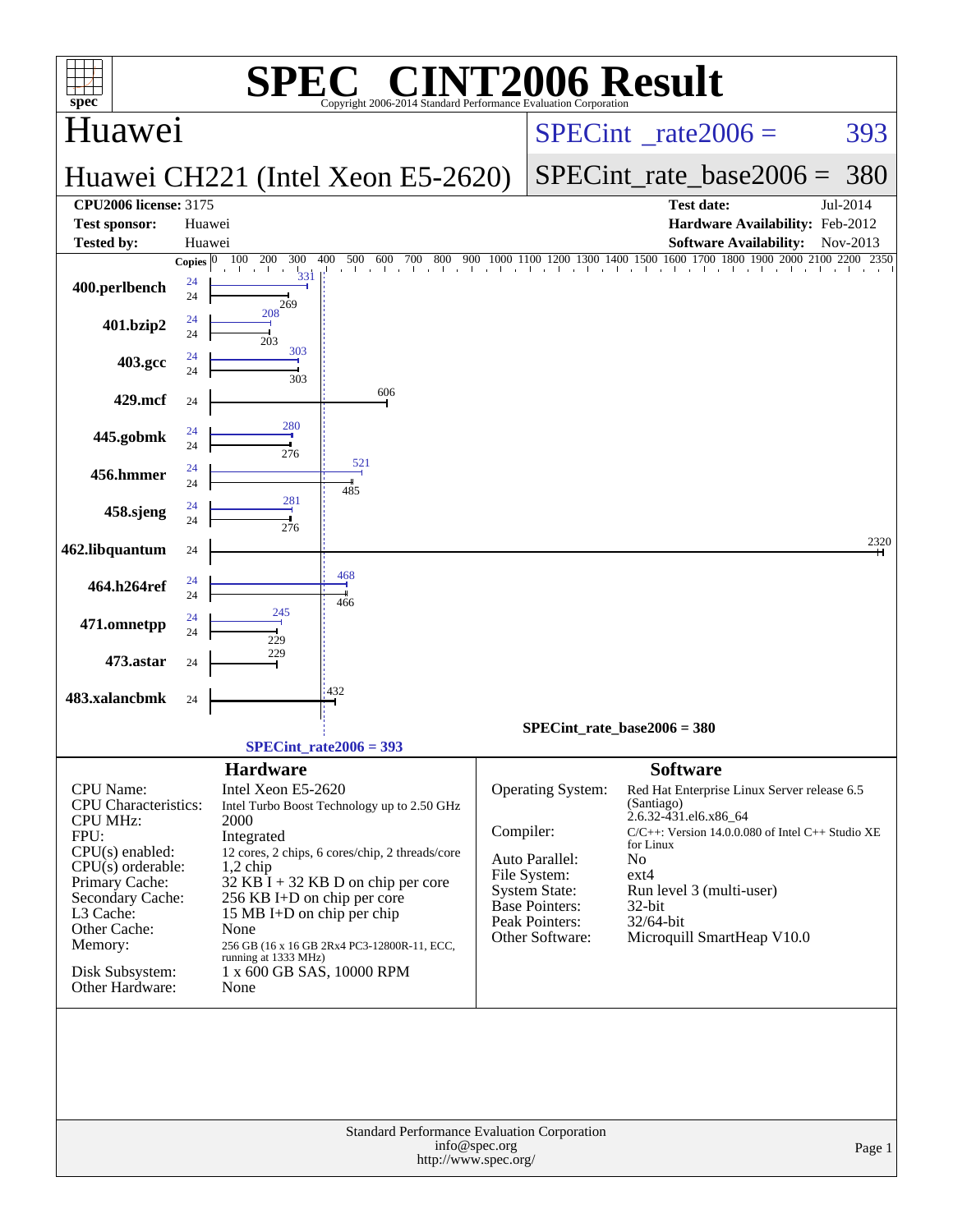

#### Huawei

#### SPECint rate $2006 = 393$

#### Huawei CH221 (Intel Xeon E5-2620)

### [SPECint\\_rate\\_base2006 =](http://www.spec.org/auto/cpu2006/Docs/result-fields.html#SPECintratebase2006) 380

#### **[CPU2006 license:](http://www.spec.org/auto/cpu2006/Docs/result-fields.html#CPU2006license)** 3175 **[Test date:](http://www.spec.org/auto/cpu2006/Docs/result-fields.html#Testdate)** Jul-2014

**[Test sponsor:](http://www.spec.org/auto/cpu2006/Docs/result-fields.html#Testsponsor)** Huawei **[Hardware Availability:](http://www.spec.org/auto/cpu2006/Docs/result-fields.html#HardwareAvailability)** Feb-2012 **[Tested by:](http://www.spec.org/auto/cpu2006/Docs/result-fields.html#Testedby)** Huawei **[Software Availability:](http://www.spec.org/auto/cpu2006/Docs/result-fields.html#SoftwareAvailability)** Nov-2013

#### **[Results Table](http://www.spec.org/auto/cpu2006/Docs/result-fields.html#ResultsTable)**

|                                                                                                          | <b>Base</b>   |                |       |                |            |                |       | <b>Peak</b>   |                |              |                |              |                |              |
|----------------------------------------------------------------------------------------------------------|---------------|----------------|-------|----------------|------------|----------------|-------|---------------|----------------|--------------|----------------|--------------|----------------|--------------|
| <b>Benchmark</b>                                                                                         | <b>Copies</b> | <b>Seconds</b> | Ratio | <b>Seconds</b> | Ratio      | <b>Seconds</b> | Ratio | <b>Copies</b> | <b>Seconds</b> | <b>Ratio</b> | <b>Seconds</b> | <b>Ratio</b> | <b>Seconds</b> | <b>Ratio</b> |
| 400.perlbench                                                                                            | 24            | 877            | 267   | 871            | 269        | 871            | 269I  | 24            | 709            | 331          | 702            | 334          | 707            | <u>331</u>   |
| 401.bzip2                                                                                                | 24            | 1137           | 204   | 1141           | 203        | 1141           | 203   | 24            | 1113           | 208          | 1113           | 208          | 1115           | 208          |
| $403.\text{gcc}$                                                                                         | 24            | 638            | 303   | 640            | 302        | 635            | 304   | 24            | 639            | 303          | 638            | 303          | 640            | 302          |
| $429$ .mcf                                                                                               | 24            | 361            | 606   | 360            | 608        | 362            | 605   | 24            | 361            | 606          | 360            | 608          | 362            | 605          |
| $445$ .gobmk                                                                                             | 24            | 906            | 278   | 921            | 273        | 911            | 276   | 24            | 888            | 284          | 901            | <b>280</b>   | 904            | 279          |
| 456.hmmer                                                                                                | 24            | 456            | 491   | 462            | 485        | 463            | 484   | 24            | 430            | 521          | 429            | 521          | 430            | 521          |
| $458$ .sjeng                                                                                             | 24            | 1052           | 276   | 1041           | 279        | 1063           | 273   | 24            | 1032           | 281          | 1038           | 280          | 1032           | 281          |
| 462.libquantum                                                                                           | 24            | 215            | 2320  | 215            | 2320       | 216            | 2300l | 24            | 215            | 2320         | 215            | 2320         | 216            | 2300         |
| 464.h264ref                                                                                              | 24            | 1131           | 470   | 1141           | 466        | 1140           | 466   | 24            | 1136           | 468          | 1131           | 470          | 1136           | 467          |
| 471.omnetpp                                                                                              | 24            | 658            | 228   | 655            | 229        | 655            | 229   | 24            | 614            | 244          | 613            | 245          | 613            | 245          |
| 473.astar                                                                                                | 24            | 741            | 227   | 732            | <b>230</b> | 735            | 229   | 24            | 741            | 227          | 732            | 230          | 735            | <u>229</u>   |
| 483.xalancbmk                                                                                            | 24            | 386            | 429   | 383            | 432        | 384            | 432   | 24            | 386            | 429          | 383            | 432          | 384            | 432          |
| Results appear in the order in which they were run. Bold underlined text indicates a median measurement. |               |                |       |                |            |                |       |               |                |              |                |              |                |              |

#### **[Submit Notes](http://www.spec.org/auto/cpu2006/Docs/result-fields.html#SubmitNotes)**

 The numactl mechanism was used to bind copies to processors. The config file option 'submit' was used to generate numactl commands to bind each copy to a specific processor. For details, please see the config file.

#### **[Operating System Notes](http://www.spec.org/auto/cpu2006/Docs/result-fields.html#OperatingSystemNotes)**

Stack size set to unlimited using "ulimit -s unlimited"

#### **[Platform Notes](http://www.spec.org/auto/cpu2006/Docs/result-fields.html#PlatformNotes)**

 BIOS configuration: Set Power Efficiency Mode to Custom Baseboard Management Controller used to adjust the fan speed to 100% Sysinfo program /spec14/config/sysinfo.rev6818 \$Rev: 6818 \$ \$Date:: 2012-07-17 #\$ e86d102572650a6e4d596a3cee98f191 running on SPECCPU Thu Jul 31 02:54:02 2014 This section contains SUT (System Under Test) info as seen by some common utilities. To remove or add to this section, see: <http://www.spec.org/cpu2006/Docs/config.html#sysinfo> From /proc/cpuinfo model name : Intel(R) Xeon(R) CPU E5-2620 0 @ 2.00GHz 2 "physical id"s (chips) 24 "processors" cores, siblings (Caution: counting these is hw and system dependent. The

following excerpts from /proc/cpuinfo might not be reliable. Use with Continued on next page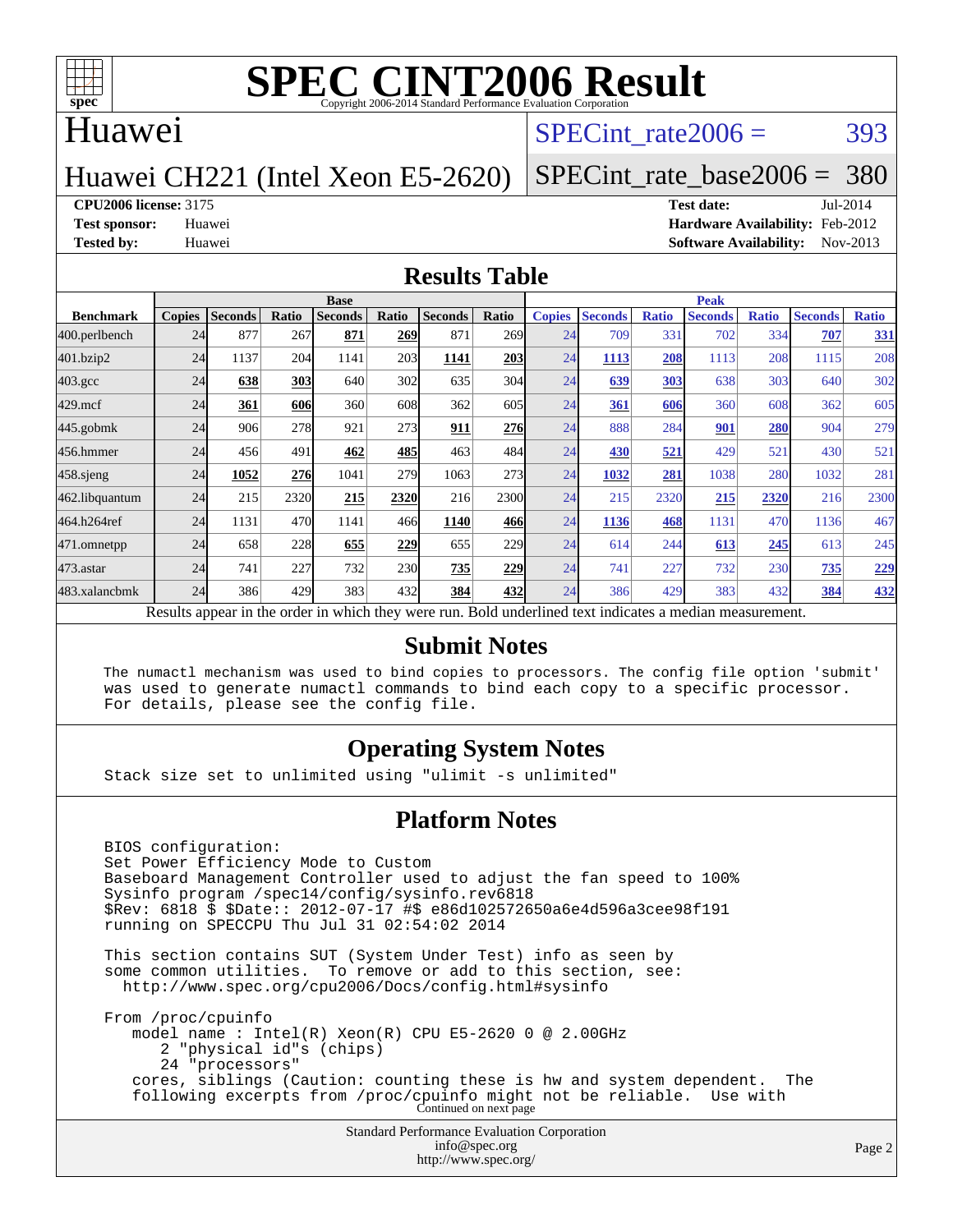

#### Huawei

SPECint rate $2006 = 393$ 

#### Huawei CH221 (Intel Xeon E5-2620)

[SPECint\\_rate\\_base2006 =](http://www.spec.org/auto/cpu2006/Docs/result-fields.html#SPECintratebase2006) 380

**[CPU2006 license:](http://www.spec.org/auto/cpu2006/Docs/result-fields.html#CPU2006license)** 3175 **[Test date:](http://www.spec.org/auto/cpu2006/Docs/result-fields.html#Testdate)** Jul-2014 **[Test sponsor:](http://www.spec.org/auto/cpu2006/Docs/result-fields.html#Testsponsor)** Huawei **[Hardware Availability:](http://www.spec.org/auto/cpu2006/Docs/result-fields.html#HardwareAvailability)** Feb-2012 **[Tested by:](http://www.spec.org/auto/cpu2006/Docs/result-fields.html#Testedby)** Huawei **[Software Availability:](http://www.spec.org/auto/cpu2006/Docs/result-fields.html#SoftwareAvailability)** Nov-2013

#### **[Platform Notes \(Continued\)](http://www.spec.org/auto/cpu2006/Docs/result-fields.html#PlatformNotes)**

 caution.) cpu cores : 6 siblings : 12 physical 0: cores 0 1 2 3 4 5 physical 1: cores 0 1 2 3 4 5 cache size : 15360 KB From /proc/meminfo MemTotal: 264478184 kB HugePages\_Total: 0<br>Hugepagesize: 2048 kB Hugepagesize: /usr/bin/lsb\_release -d Red Hat Enterprise Linux Server release 6.5 (Santiago) From /etc/\*release\* /etc/\*version\* redhat-release: Red Hat Enterprise Linux Server release 6.5 (Santiago) system-release: Red Hat Enterprise Linux Server release 6.5 (Santiago) system-release-cpe: cpe:/o:redhat:enterprise\_linux:6server:ga:server uname -a: Linux SPECCPU 2.6.32-431.el6.x86\_64 #1 SMP Sun Nov 10 22:19:54 EST 2013 x86\_64 x86\_64 x86\_64 GNU/Linux run-level 3 Jul 31 02:52 SPEC is set to: /spec14 Filesystem Type Size Used Avail Use% Mounted on<br>
/dev/sda2 ext4 543G 80G 435G 16% / 80G 435G 16% / Additional information from dmidecode: BIOS Insyde Corp. RMIBV379 03/19/2014 Memory: 16x Hynix HMT42GR7MFR4C-PB 16 GB 1333 MHz 2 rank 8x NO DIMM NO DIMM (End of data from sysinfo program)

#### **[General Notes](http://www.spec.org/auto/cpu2006/Docs/result-fields.html#GeneralNotes)**

Environment variables set by runspec before the start of the run: LD\_LIBRARY\_PATH = "/spec14/libs/32:/spec14/libs/64:/spec14/sh"

 Binaries compiled on a system with 1x Core i7-860 CPU + 8GB memory using RedHat EL 6.4 Transparent Huge Pages enabled with: echo always > /sys/kernel/mm/redhat\_transparent\_hugepage/enabled Filesystem page cache cleared with: echo 1> /proc/sys/vm/drop\_caches runspec command invoked through numactl i.e.: numactl --interleave=all runspec <etc>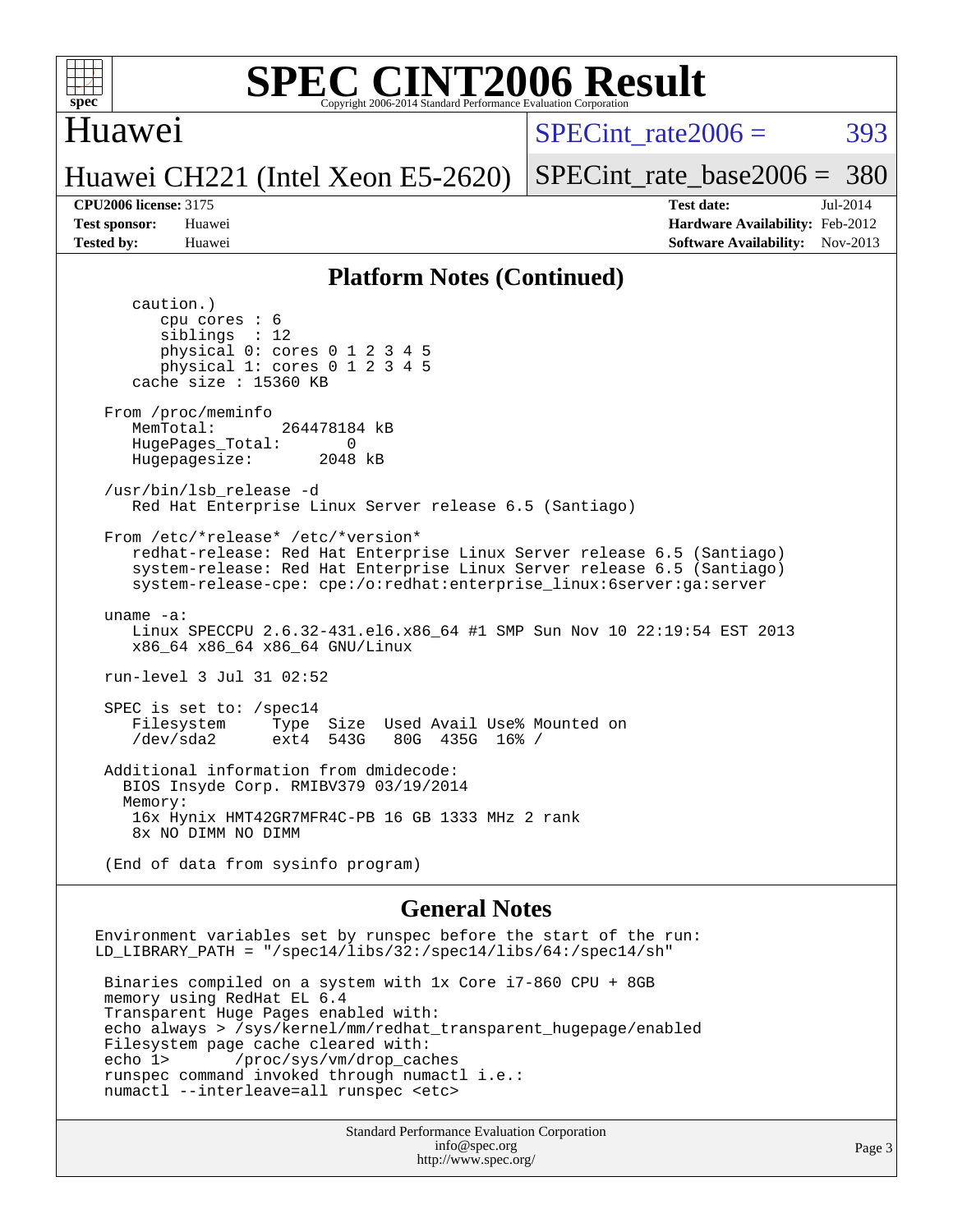

### Huawei

 $SPECTnt_rate2006 = 393$ 

[SPECint\\_rate\\_base2006 =](http://www.spec.org/auto/cpu2006/Docs/result-fields.html#SPECintratebase2006) 380

# Huawei CH221 (Intel Xeon E5-2620)

**[CPU2006 license:](http://www.spec.org/auto/cpu2006/Docs/result-fields.html#CPU2006license)** 3175 **[Test date:](http://www.spec.org/auto/cpu2006/Docs/result-fields.html#Testdate)** Jul-2014 **[Test sponsor:](http://www.spec.org/auto/cpu2006/Docs/result-fields.html#Testsponsor)** Huawei **[Hardware Availability:](http://www.spec.org/auto/cpu2006/Docs/result-fields.html#HardwareAvailability)** Feb-2012 **[Tested by:](http://www.spec.org/auto/cpu2006/Docs/result-fields.html#Testedby)** Huawei **[Software Availability:](http://www.spec.org/auto/cpu2006/Docs/result-fields.html#SoftwareAvailability)** Nov-2013

### **[Base Compiler Invocation](http://www.spec.org/auto/cpu2006/Docs/result-fields.html#BaseCompilerInvocation)**

[C benchmarks](http://www.spec.org/auto/cpu2006/Docs/result-fields.html#Cbenchmarks):  $\text{icc}$   $-\text{m32}$ 

[C++ benchmarks:](http://www.spec.org/auto/cpu2006/Docs/result-fields.html#CXXbenchmarks) [icpc -m32](http://www.spec.org/cpu2006/results/res2014q3/cpu2006-20140804-30747.flags.html#user_CXXbase_intel_icpc_4e5a5ef1a53fd332b3c49e69c3330699)

#### **[Base Portability Flags](http://www.spec.org/auto/cpu2006/Docs/result-fields.html#BasePortabilityFlags)**

 400.perlbench: [-DSPEC\\_CPU\\_LINUX\\_IA32](http://www.spec.org/cpu2006/results/res2014q3/cpu2006-20140804-30747.flags.html#b400.perlbench_baseCPORTABILITY_DSPEC_CPU_LINUX_IA32) 462.libquantum: [-DSPEC\\_CPU\\_LINUX](http://www.spec.org/cpu2006/results/res2014q3/cpu2006-20140804-30747.flags.html#b462.libquantum_baseCPORTABILITY_DSPEC_CPU_LINUX) 483.xalancbmk: [-DSPEC\\_CPU\\_LINUX](http://www.spec.org/cpu2006/results/res2014q3/cpu2006-20140804-30747.flags.html#b483.xalancbmk_baseCXXPORTABILITY_DSPEC_CPU_LINUX)

#### **[Base Optimization Flags](http://www.spec.org/auto/cpu2006/Docs/result-fields.html#BaseOptimizationFlags)**

[C benchmarks](http://www.spec.org/auto/cpu2006/Docs/result-fields.html#Cbenchmarks):

[-xSSE4.2](http://www.spec.org/cpu2006/results/res2014q3/cpu2006-20140804-30747.flags.html#user_CCbase_f-xSSE42_f91528193cf0b216347adb8b939d4107) [-ipo](http://www.spec.org/cpu2006/results/res2014q3/cpu2006-20140804-30747.flags.html#user_CCbase_f-ipo) [-O3](http://www.spec.org/cpu2006/results/res2014q3/cpu2006-20140804-30747.flags.html#user_CCbase_f-O3) [-no-prec-div](http://www.spec.org/cpu2006/results/res2014q3/cpu2006-20140804-30747.flags.html#user_CCbase_f-no-prec-div) [-opt-prefetch](http://www.spec.org/cpu2006/results/res2014q3/cpu2006-20140804-30747.flags.html#user_CCbase_f-opt-prefetch) [-opt-mem-layout-trans=3](http://www.spec.org/cpu2006/results/res2014q3/cpu2006-20140804-30747.flags.html#user_CCbase_f-opt-mem-layout-trans_a7b82ad4bd7abf52556d4961a2ae94d5)

[C++ benchmarks:](http://www.spec.org/auto/cpu2006/Docs/result-fields.html#CXXbenchmarks)

[-xSSE4.2](http://www.spec.org/cpu2006/results/res2014q3/cpu2006-20140804-30747.flags.html#user_CXXbase_f-xSSE42_f91528193cf0b216347adb8b939d4107) [-ipo](http://www.spec.org/cpu2006/results/res2014q3/cpu2006-20140804-30747.flags.html#user_CXXbase_f-ipo) [-O3](http://www.spec.org/cpu2006/results/res2014q3/cpu2006-20140804-30747.flags.html#user_CXXbase_f-O3) [-no-prec-div](http://www.spec.org/cpu2006/results/res2014q3/cpu2006-20140804-30747.flags.html#user_CXXbase_f-no-prec-div) [-opt-prefetch](http://www.spec.org/cpu2006/results/res2014q3/cpu2006-20140804-30747.flags.html#user_CXXbase_f-opt-prefetch) [-opt-mem-layout-trans=3](http://www.spec.org/cpu2006/results/res2014q3/cpu2006-20140804-30747.flags.html#user_CXXbase_f-opt-mem-layout-trans_a7b82ad4bd7abf52556d4961a2ae94d5) [-Wl,-z,muldefs](http://www.spec.org/cpu2006/results/res2014q3/cpu2006-20140804-30747.flags.html#user_CXXbase_link_force_multiple1_74079c344b956b9658436fd1b6dd3a8a) [-L/sh -lsmartheap](http://www.spec.org/cpu2006/results/res2014q3/cpu2006-20140804-30747.flags.html#user_CXXbase_SmartHeap_32f6c82aa1ed9c52345d30cf6e4a0499)

#### **[Base Other Flags](http://www.spec.org/auto/cpu2006/Docs/result-fields.html#BaseOtherFlags)**

[C benchmarks](http://www.spec.org/auto/cpu2006/Docs/result-fields.html#Cbenchmarks):

403.gcc: [-Dalloca=\\_alloca](http://www.spec.org/cpu2006/results/res2014q3/cpu2006-20140804-30747.flags.html#b403.gcc_baseEXTRA_CFLAGS_Dalloca_be3056838c12de2578596ca5467af7f3)

### **[Peak Compiler Invocation](http://www.spec.org/auto/cpu2006/Docs/result-fields.html#PeakCompilerInvocation)**

[C benchmarks \(except as noted below\)](http://www.spec.org/auto/cpu2006/Docs/result-fields.html#Cbenchmarksexceptasnotedbelow): [icc -m32](http://www.spec.org/cpu2006/results/res2014q3/cpu2006-20140804-30747.flags.html#user_CCpeak_intel_icc_5ff4a39e364c98233615fdd38438c6f2) 400.perlbench: [icc -m64](http://www.spec.org/cpu2006/results/res2014q3/cpu2006-20140804-30747.flags.html#user_peakCCLD400_perlbench_intel_icc_64bit_bda6cc9af1fdbb0edc3795bac97ada53) 401.bzip2: [icc -m64](http://www.spec.org/cpu2006/results/res2014q3/cpu2006-20140804-30747.flags.html#user_peakCCLD401_bzip2_intel_icc_64bit_bda6cc9af1fdbb0edc3795bac97ada53)

456.hmmer: [icc -m64](http://www.spec.org/cpu2006/results/res2014q3/cpu2006-20140804-30747.flags.html#user_peakCCLD456_hmmer_intel_icc_64bit_bda6cc9af1fdbb0edc3795bac97ada53)

458.sjeng: [icc -m64](http://www.spec.org/cpu2006/results/res2014q3/cpu2006-20140804-30747.flags.html#user_peakCCLD458_sjeng_intel_icc_64bit_bda6cc9af1fdbb0edc3795bac97ada53)

```
C++ benchmarks: 
    icpc -m32
```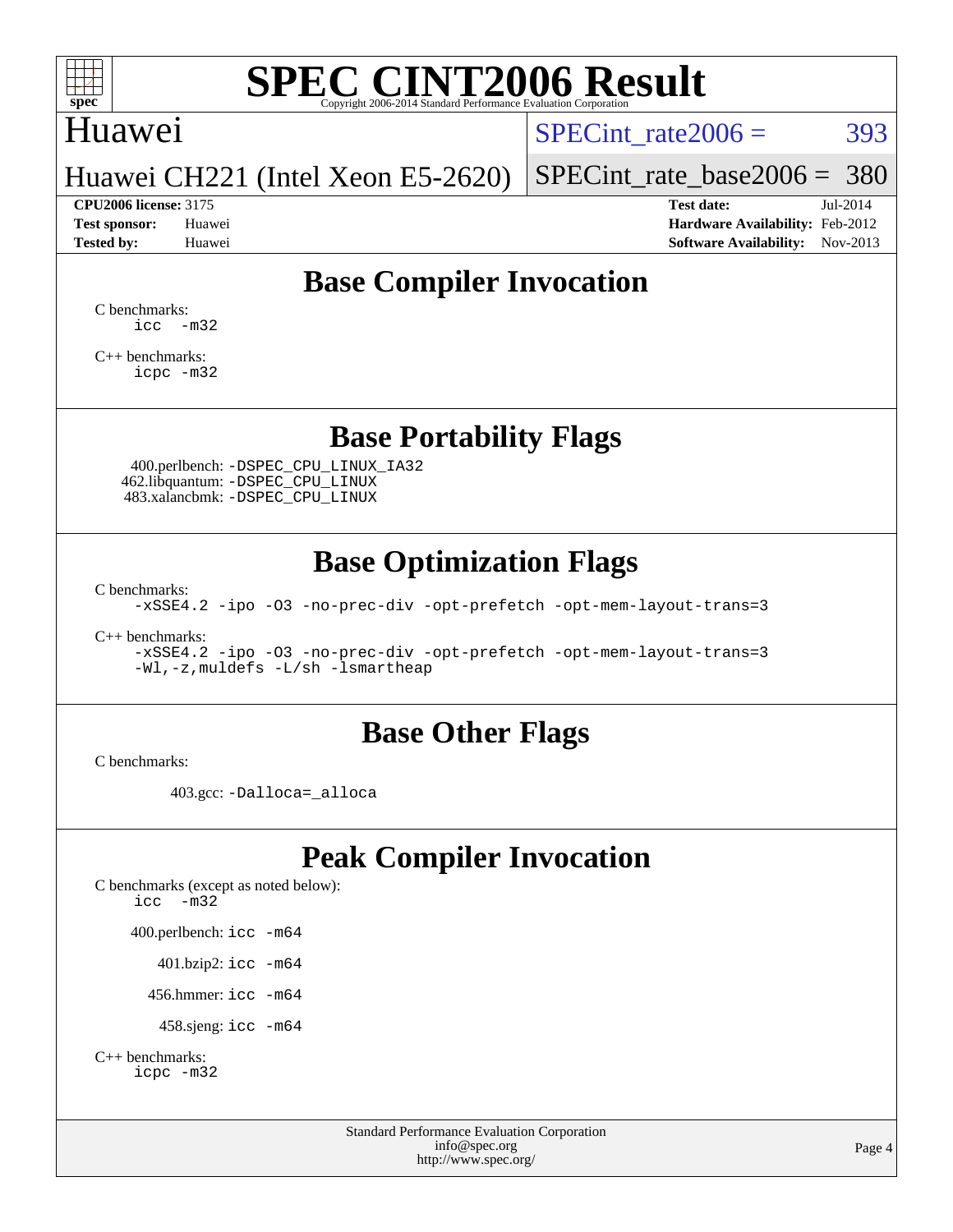

#### Huawei

SPECint rate $2006 = 393$ 

Huawei CH221 (Intel Xeon E5-2620)

[SPECint\\_rate\\_base2006 =](http://www.spec.org/auto/cpu2006/Docs/result-fields.html#SPECintratebase2006) 380

**[CPU2006 license:](http://www.spec.org/auto/cpu2006/Docs/result-fields.html#CPU2006license)** 3175 **[Test date:](http://www.spec.org/auto/cpu2006/Docs/result-fields.html#Testdate)** Jul-2014 **[Test sponsor:](http://www.spec.org/auto/cpu2006/Docs/result-fields.html#Testsponsor)** Huawei **[Hardware Availability:](http://www.spec.org/auto/cpu2006/Docs/result-fields.html#HardwareAvailability)** Feb-2012 **[Tested by:](http://www.spec.org/auto/cpu2006/Docs/result-fields.html#Testedby)** Huawei **[Software Availability:](http://www.spec.org/auto/cpu2006/Docs/result-fields.html#SoftwareAvailability)** Nov-2013

### **[Peak Portability Flags](http://www.spec.org/auto/cpu2006/Docs/result-fields.html#PeakPortabilityFlags)**

 400.perlbench: [-DSPEC\\_CPU\\_LP64](http://www.spec.org/cpu2006/results/res2014q3/cpu2006-20140804-30747.flags.html#b400.perlbench_peakCPORTABILITY_DSPEC_CPU_LP64) [-DSPEC\\_CPU\\_LINUX\\_X64](http://www.spec.org/cpu2006/results/res2014q3/cpu2006-20140804-30747.flags.html#b400.perlbench_peakCPORTABILITY_DSPEC_CPU_LINUX_X64) 401.bzip2: [-DSPEC\\_CPU\\_LP64](http://www.spec.org/cpu2006/results/res2014q3/cpu2006-20140804-30747.flags.html#suite_peakCPORTABILITY401_bzip2_DSPEC_CPU_LP64) 456.hmmer: [-DSPEC\\_CPU\\_LP64](http://www.spec.org/cpu2006/results/res2014q3/cpu2006-20140804-30747.flags.html#suite_peakCPORTABILITY456_hmmer_DSPEC_CPU_LP64) 458.sjeng: [-DSPEC\\_CPU\\_LP64](http://www.spec.org/cpu2006/results/res2014q3/cpu2006-20140804-30747.flags.html#suite_peakCPORTABILITY458_sjeng_DSPEC_CPU_LP64) 462.libquantum: [-DSPEC\\_CPU\\_LINUX](http://www.spec.org/cpu2006/results/res2014q3/cpu2006-20140804-30747.flags.html#b462.libquantum_peakCPORTABILITY_DSPEC_CPU_LINUX) 483.xalancbmk: [-DSPEC\\_CPU\\_LINUX](http://www.spec.org/cpu2006/results/res2014q3/cpu2006-20140804-30747.flags.html#b483.xalancbmk_peakCXXPORTABILITY_DSPEC_CPU_LINUX)

## **[Peak Optimization Flags](http://www.spec.org/auto/cpu2006/Docs/result-fields.html#PeakOptimizationFlags)**

[C benchmarks](http://www.spec.org/auto/cpu2006/Docs/result-fields.html#Cbenchmarks):

 400.perlbench: [-xSSE4.2](http://www.spec.org/cpu2006/results/res2014q3/cpu2006-20140804-30747.flags.html#user_peakPASS2_CFLAGSPASS2_LDCFLAGS400_perlbench_f-xSSE42_f91528193cf0b216347adb8b939d4107)(pass 2) [-prof-gen](http://www.spec.org/cpu2006/results/res2014q3/cpu2006-20140804-30747.flags.html#user_peakPASS1_CFLAGSPASS1_LDCFLAGS400_perlbench_prof_gen_e43856698f6ca7b7e442dfd80e94a8fc)(pass 1) [-ipo](http://www.spec.org/cpu2006/results/res2014q3/cpu2006-20140804-30747.flags.html#user_peakPASS2_CFLAGSPASS2_LDCFLAGS400_perlbench_f-ipo)(pass 2) [-O3](http://www.spec.org/cpu2006/results/res2014q3/cpu2006-20140804-30747.flags.html#user_peakPASS2_CFLAGSPASS2_LDCFLAGS400_perlbench_f-O3)(pass 2) [-no-prec-div](http://www.spec.org/cpu2006/results/res2014q3/cpu2006-20140804-30747.flags.html#user_peakPASS2_CFLAGSPASS2_LDCFLAGS400_perlbench_f-no-prec-div)(pass 2) [-prof-use](http://www.spec.org/cpu2006/results/res2014q3/cpu2006-20140804-30747.flags.html#user_peakPASS2_CFLAGSPASS2_LDCFLAGS400_perlbench_prof_use_bccf7792157ff70d64e32fe3e1250b55)(pass 2) [-auto-ilp32](http://www.spec.org/cpu2006/results/res2014q3/cpu2006-20140804-30747.flags.html#user_peakCOPTIMIZE400_perlbench_f-auto-ilp32)  $401.bzip2: -xSSE4.2(pass 2) -prof-qen(pass 1) -ipo(pass 2)$  $401.bzip2: -xSSE4.2(pass 2) -prof-qen(pass 1) -ipo(pass 2)$  $401.bzip2: -xSSE4.2(pass 2) -prof-qen(pass 1) -ipo(pass 2)$  $401.bzip2: -xSSE4.2(pass 2) -prof-qen(pass 1) -ipo(pass 2)$  $401.bzip2: -xSSE4.2(pass 2) -prof-qen(pass 1) -ipo(pass 2)$ [-O3](http://www.spec.org/cpu2006/results/res2014q3/cpu2006-20140804-30747.flags.html#user_peakPASS2_CFLAGSPASS2_LDCFLAGS401_bzip2_f-O3)(pass 2) [-no-prec-div](http://www.spec.org/cpu2006/results/res2014q3/cpu2006-20140804-30747.flags.html#user_peakPASS2_CFLAGSPASS2_LDCFLAGS401_bzip2_f-no-prec-div)(pass 2) [-prof-use](http://www.spec.org/cpu2006/results/res2014q3/cpu2006-20140804-30747.flags.html#user_peakPASS2_CFLAGSPASS2_LDCFLAGS401_bzip2_prof_use_bccf7792157ff70d64e32fe3e1250b55)(pass 2) [-opt-prefetch](http://www.spec.org/cpu2006/results/res2014q3/cpu2006-20140804-30747.flags.html#user_peakCOPTIMIZE401_bzip2_f-opt-prefetch) [-auto-ilp32](http://www.spec.org/cpu2006/results/res2014q3/cpu2006-20140804-30747.flags.html#user_peakCOPTIMIZE401_bzip2_f-auto-ilp32) [-ansi-alias](http://www.spec.org/cpu2006/results/res2014q3/cpu2006-20140804-30747.flags.html#user_peakCOPTIMIZE401_bzip2_f-ansi-alias) 403.gcc: [-xSSE4.2](http://www.spec.org/cpu2006/results/res2014q3/cpu2006-20140804-30747.flags.html#user_peakCOPTIMIZE403_gcc_f-xSSE42_f91528193cf0b216347adb8b939d4107) [-ipo](http://www.spec.org/cpu2006/results/res2014q3/cpu2006-20140804-30747.flags.html#user_peakCOPTIMIZE403_gcc_f-ipo) [-O3](http://www.spec.org/cpu2006/results/res2014q3/cpu2006-20140804-30747.flags.html#user_peakCOPTIMIZE403_gcc_f-O3) [-no-prec-div](http://www.spec.org/cpu2006/results/res2014q3/cpu2006-20140804-30747.flags.html#user_peakCOPTIMIZE403_gcc_f-no-prec-div) 429.mcf: basepeak = yes 445.gobmk: [-xSSE4.2](http://www.spec.org/cpu2006/results/res2014q3/cpu2006-20140804-30747.flags.html#user_peakPASS2_CFLAGSPASS2_LDCFLAGS445_gobmk_f-xSSE42_f91528193cf0b216347adb8b939d4107)(pass 2) [-prof-gen](http://www.spec.org/cpu2006/results/res2014q3/cpu2006-20140804-30747.flags.html#user_peakPASS1_CFLAGSPASS1_LDCFLAGS445_gobmk_prof_gen_e43856698f6ca7b7e442dfd80e94a8fc)(pass 1) [-prof-use](http://www.spec.org/cpu2006/results/res2014q3/cpu2006-20140804-30747.flags.html#user_peakPASS2_CFLAGSPASS2_LDCFLAGS445_gobmk_prof_use_bccf7792157ff70d64e32fe3e1250b55)(pass 2) [-ansi-alias](http://www.spec.org/cpu2006/results/res2014q3/cpu2006-20140804-30747.flags.html#user_peakCOPTIMIZE445_gobmk_f-ansi-alias) [-opt-mem-layout-trans=3](http://www.spec.org/cpu2006/results/res2014q3/cpu2006-20140804-30747.flags.html#user_peakCOPTIMIZE445_gobmk_f-opt-mem-layout-trans_a7b82ad4bd7abf52556d4961a2ae94d5) 456.hmmer: [-xSSE4.2](http://www.spec.org/cpu2006/results/res2014q3/cpu2006-20140804-30747.flags.html#user_peakCOPTIMIZE456_hmmer_f-xSSE42_f91528193cf0b216347adb8b939d4107) [-ipo](http://www.spec.org/cpu2006/results/res2014q3/cpu2006-20140804-30747.flags.html#user_peakCOPTIMIZE456_hmmer_f-ipo) [-O3](http://www.spec.org/cpu2006/results/res2014q3/cpu2006-20140804-30747.flags.html#user_peakCOPTIMIZE456_hmmer_f-O3) [-no-prec-div](http://www.spec.org/cpu2006/results/res2014q3/cpu2006-20140804-30747.flags.html#user_peakCOPTIMIZE456_hmmer_f-no-prec-div) [-unroll2](http://www.spec.org/cpu2006/results/res2014q3/cpu2006-20140804-30747.flags.html#user_peakCOPTIMIZE456_hmmer_f-unroll_784dae83bebfb236979b41d2422d7ec2) [-auto-ilp32](http://www.spec.org/cpu2006/results/res2014q3/cpu2006-20140804-30747.flags.html#user_peakCOPTIMIZE456_hmmer_f-auto-ilp32) 458.sjeng: [-xSSE4.2](http://www.spec.org/cpu2006/results/res2014q3/cpu2006-20140804-30747.flags.html#user_peakPASS2_CFLAGSPASS2_LDCFLAGS458_sjeng_f-xSSE42_f91528193cf0b216347adb8b939d4107)(pass 2) [-prof-gen](http://www.spec.org/cpu2006/results/res2014q3/cpu2006-20140804-30747.flags.html#user_peakPASS1_CFLAGSPASS1_LDCFLAGS458_sjeng_prof_gen_e43856698f6ca7b7e442dfd80e94a8fc)(pass 1) [-ipo](http://www.spec.org/cpu2006/results/res2014q3/cpu2006-20140804-30747.flags.html#user_peakPASS2_CFLAGSPASS2_LDCFLAGS458_sjeng_f-ipo)(pass 2) [-O3](http://www.spec.org/cpu2006/results/res2014q3/cpu2006-20140804-30747.flags.html#user_peakPASS2_CFLAGSPASS2_LDCFLAGS458_sjeng_f-O3)(pass 2) [-no-prec-div](http://www.spec.org/cpu2006/results/res2014q3/cpu2006-20140804-30747.flags.html#user_peakPASS2_CFLAGSPASS2_LDCFLAGS458_sjeng_f-no-prec-div)(pass 2) [-prof-use](http://www.spec.org/cpu2006/results/res2014q3/cpu2006-20140804-30747.flags.html#user_peakPASS2_CFLAGSPASS2_LDCFLAGS458_sjeng_prof_use_bccf7792157ff70d64e32fe3e1250b55)(pass 2) [-unroll4](http://www.spec.org/cpu2006/results/res2014q3/cpu2006-20140804-30747.flags.html#user_peakCOPTIMIZE458_sjeng_f-unroll_4e5e4ed65b7fd20bdcd365bec371b81f) [-auto-ilp32](http://www.spec.org/cpu2006/results/res2014q3/cpu2006-20140804-30747.flags.html#user_peakCOPTIMIZE458_sjeng_f-auto-ilp32)  $462$ .libquantum: basepeak = yes 464.h264ref: [-xSSE4.2](http://www.spec.org/cpu2006/results/res2014q3/cpu2006-20140804-30747.flags.html#user_peakPASS2_CFLAGSPASS2_LDCFLAGS464_h264ref_f-xSSE42_f91528193cf0b216347adb8b939d4107)(pass 2) [-prof-gen](http://www.spec.org/cpu2006/results/res2014q3/cpu2006-20140804-30747.flags.html#user_peakPASS1_CFLAGSPASS1_LDCFLAGS464_h264ref_prof_gen_e43856698f6ca7b7e442dfd80e94a8fc)(pass 1) [-ipo](http://www.spec.org/cpu2006/results/res2014q3/cpu2006-20140804-30747.flags.html#user_peakPASS2_CFLAGSPASS2_LDCFLAGS464_h264ref_f-ipo)(pass 2) [-O3](http://www.spec.org/cpu2006/results/res2014q3/cpu2006-20140804-30747.flags.html#user_peakPASS2_CFLAGSPASS2_LDCFLAGS464_h264ref_f-O3)(pass 2) [-no-prec-div](http://www.spec.org/cpu2006/results/res2014q3/cpu2006-20140804-30747.flags.html#user_peakPASS2_CFLAGSPASS2_LDCFLAGS464_h264ref_f-no-prec-div)(pass 2) [-prof-use](http://www.spec.org/cpu2006/results/res2014q3/cpu2006-20140804-30747.flags.html#user_peakPASS2_CFLAGSPASS2_LDCFLAGS464_h264ref_prof_use_bccf7792157ff70d64e32fe3e1250b55)(pass 2) [-unroll2](http://www.spec.org/cpu2006/results/res2014q3/cpu2006-20140804-30747.flags.html#user_peakCOPTIMIZE464_h264ref_f-unroll_784dae83bebfb236979b41d2422d7ec2) [-ansi-alias](http://www.spec.org/cpu2006/results/res2014q3/cpu2006-20140804-30747.flags.html#user_peakCOPTIMIZE464_h264ref_f-ansi-alias) [C++ benchmarks:](http://www.spec.org/auto/cpu2006/Docs/result-fields.html#CXXbenchmarks) 471.omnetpp: [-xSSE4.2](http://www.spec.org/cpu2006/results/res2014q3/cpu2006-20140804-30747.flags.html#user_peakPASS2_CXXFLAGSPASS2_LDCXXFLAGS471_omnetpp_f-xSSE42_f91528193cf0b216347adb8b939d4107)(pass 2) [-prof-gen](http://www.spec.org/cpu2006/results/res2014q3/cpu2006-20140804-30747.flags.html#user_peakPASS1_CXXFLAGSPASS1_LDCXXFLAGS471_omnetpp_prof_gen_e43856698f6ca7b7e442dfd80e94a8fc)(pass 1) [-ipo](http://www.spec.org/cpu2006/results/res2014q3/cpu2006-20140804-30747.flags.html#user_peakPASS2_CXXFLAGSPASS2_LDCXXFLAGS471_omnetpp_f-ipo)(pass 2) [-O3](http://www.spec.org/cpu2006/results/res2014q3/cpu2006-20140804-30747.flags.html#user_peakPASS2_CXXFLAGSPASS2_LDCXXFLAGS471_omnetpp_f-O3)(pass 2) [-no-prec-div](http://www.spec.org/cpu2006/results/res2014q3/cpu2006-20140804-30747.flags.html#user_peakPASS2_CXXFLAGSPASS2_LDCXXFLAGS471_omnetpp_f-no-prec-div)(pass 2) [-prof-use](http://www.spec.org/cpu2006/results/res2014q3/cpu2006-20140804-30747.flags.html#user_peakPASS2_CXXFLAGSPASS2_LDCXXFLAGS471_omnetpp_prof_use_bccf7792157ff70d64e32fe3e1250b55)(pass 2) [-ansi-alias](http://www.spec.org/cpu2006/results/res2014q3/cpu2006-20140804-30747.flags.html#user_peakCXXOPTIMIZE471_omnetpp_f-ansi-alias) [-opt-ra-region-strategy=block](http://www.spec.org/cpu2006/results/res2014q3/cpu2006-20140804-30747.flags.html#user_peakCXXOPTIMIZE471_omnetpp_f-opt-ra-region-strategy_a0a37c372d03933b2a18d4af463c1f69) [-Wl,-z,muldefs](http://www.spec.org/cpu2006/results/res2014q3/cpu2006-20140804-30747.flags.html#user_peakEXTRA_LDFLAGS471_omnetpp_link_force_multiple1_74079c344b956b9658436fd1b6dd3a8a) [-L/sh -lsmartheap](http://www.spec.org/cpu2006/results/res2014q3/cpu2006-20140804-30747.flags.html#user_peakEXTRA_LIBS471_omnetpp_SmartHeap_32f6c82aa1ed9c52345d30cf6e4a0499) 473.astar: basepeak = yes Continued on next page